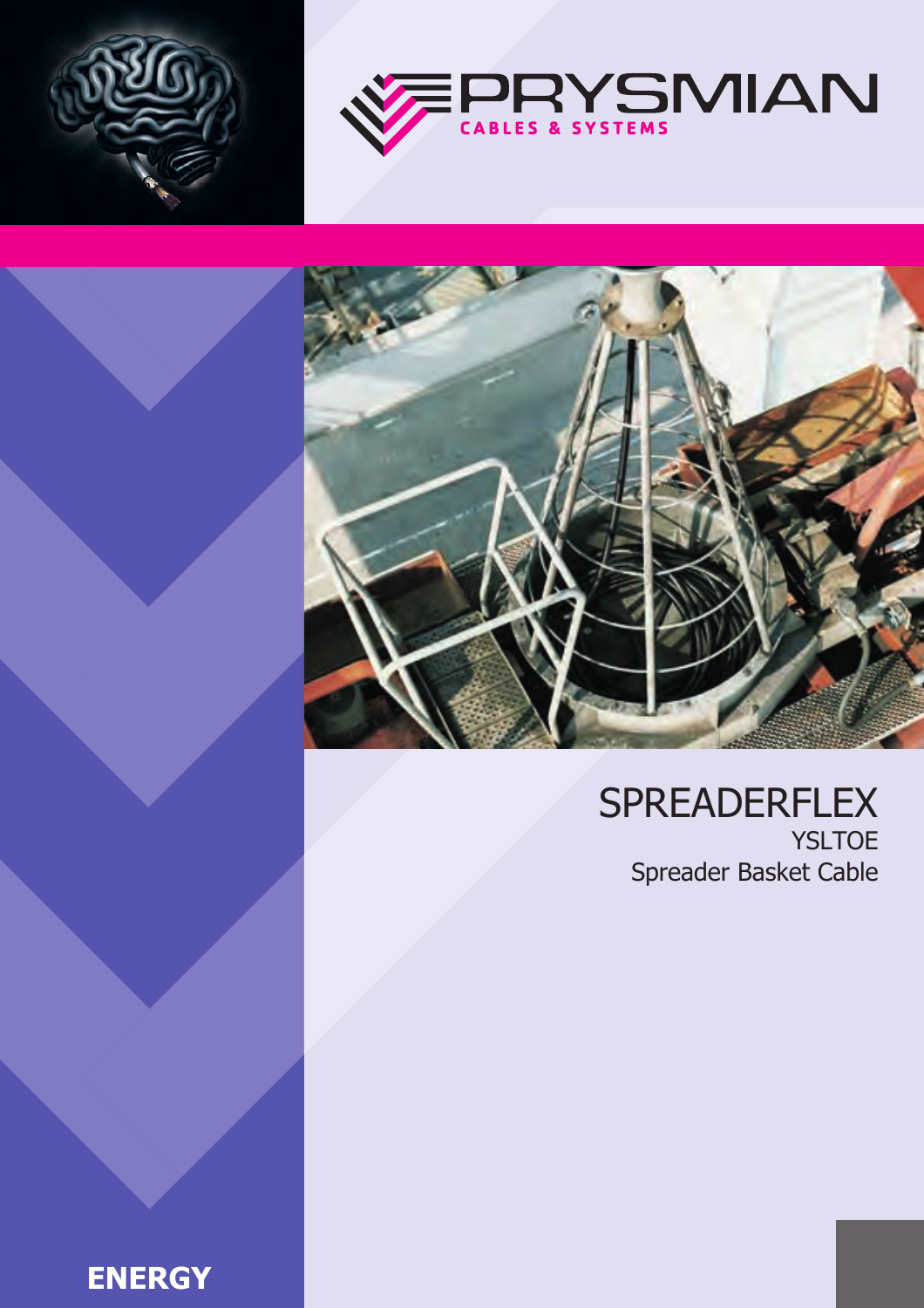

## **Technical Data**

|                                 | <b>Type</b>                                                           | <b>SPREADERFLEX</b>                                                                                                                |  |  |  |  |  |
|---------------------------------|-----------------------------------------------------------------------|------------------------------------------------------------------------------------------------------------------------------------|--|--|--|--|--|
|                                 | Type designation                                                      | YSLTOE-J/-O                                                                                                                        |  |  |  |  |  |
|                                 | Approvals/ standards                                                  | Based on DIN VDE 0250; GOST R                                                                                                      |  |  |  |  |  |
|                                 | Application                                                           | Feeder cable for load-lifting equipment, e.g. spreader with high mechanical<br>stress in gravity-fed collector basket operation.   |  |  |  |  |  |
|                                 |                                                                       |                                                                                                                                    |  |  |  |  |  |
| <b>Electrical</b><br>parameters | Rated voltage                                                         | $Uo/U = 300/500$ kV                                                                                                                |  |  |  |  |  |
|                                 | Maximum permissible<br>operating voltage in AC<br>systems             | $Uo/U = 318/550$ kV                                                                                                                |  |  |  |  |  |
|                                 | Maximum permissible<br>operating voltage in DC<br>systems             | $U_0/U = 413/825$ kV                                                                                                               |  |  |  |  |  |
|                                 | AC test voltage                                                       | 2.0 kV, 5 min                                                                                                                      |  |  |  |  |  |
|                                 | Current-carrying capacity                                             | According to DIN VDE 0298, Part4                                                                                                   |  |  |  |  |  |
|                                 | <b>Bus capability</b>                                                 | With special bus elements: ASI-Bus, Profibus or use of fibre optics elements for<br>trouble-free data transmission                 |  |  |  |  |  |
|                                 |                                                                       |                                                                                                                                    |  |  |  |  |  |
| <b>Thermal</b>                  | Ambient temperature                                                   |                                                                                                                                    |  |  |  |  |  |
| parameters                      | - Fully flexible operation                                            | - 20 °C to + 60 °C                                                                                                                 |  |  |  |  |  |
|                                 | - Fixed installation                                                  | - 20 °C to + 60 °C                                                                                                                 |  |  |  |  |  |
|                                 | Maximum permissible<br>operating temperature of the<br>conductor      | 70 °C                                                                                                                              |  |  |  |  |  |
|                                 | Maximum permissible short-<br>circuit temperature of the<br>conductor | 150 °C                                                                                                                             |  |  |  |  |  |
|                                 |                                                                       |                                                                                                                                    |  |  |  |  |  |
| <b>Mechanical</b>               | Tensile load                                                          | increased tensile load through additional support elements (see chart)                                                             |  |  |  |  |  |
| parameters                      | <b>Torsional stresses</b>                                             | Corresponding to application, designed for best torsional properties                                                               |  |  |  |  |  |
|                                 | Minimum bending radii<br>(at the entry)                               | According to DIN VDE 0298, Part 3                                                                                                  |  |  |  |  |  |
|                                 | Travel speed                                                          |                                                                                                                                    |  |  |  |  |  |
|                                 | - Hoist                                                               | Up to 160 m/min                                                                                                                    |  |  |  |  |  |
|                                 | Basket design                                                         | Dimensions depending on system (e.g. dependent on space requirements,<br>hoisting height and speed, wind load)                     |  |  |  |  |  |
|                                 |                                                                       |                                                                                                                                    |  |  |  |  |  |
| <b>Chemical</b>                 | Resistance to oil                                                     | DIN VDE 0473, Part 811-2-1, Para. 10                                                                                               |  |  |  |  |  |
| parameters                      | Weather resistance                                                    | Unrestricted use outdoors and indoors, resistant to ozone, UV and moisture                                                         |  |  |  |  |  |
|                                 |                                                                       |                                                                                                                                    |  |  |  |  |  |
| <b>Installation</b>             |                                                                       | Cable must be laid into the basket in a counter-clockwise direction.<br>detailed installation instructions available upon request. |  |  |  |  |  |
|                                 |                                                                       |                                                                                                                                    |  |  |  |  |  |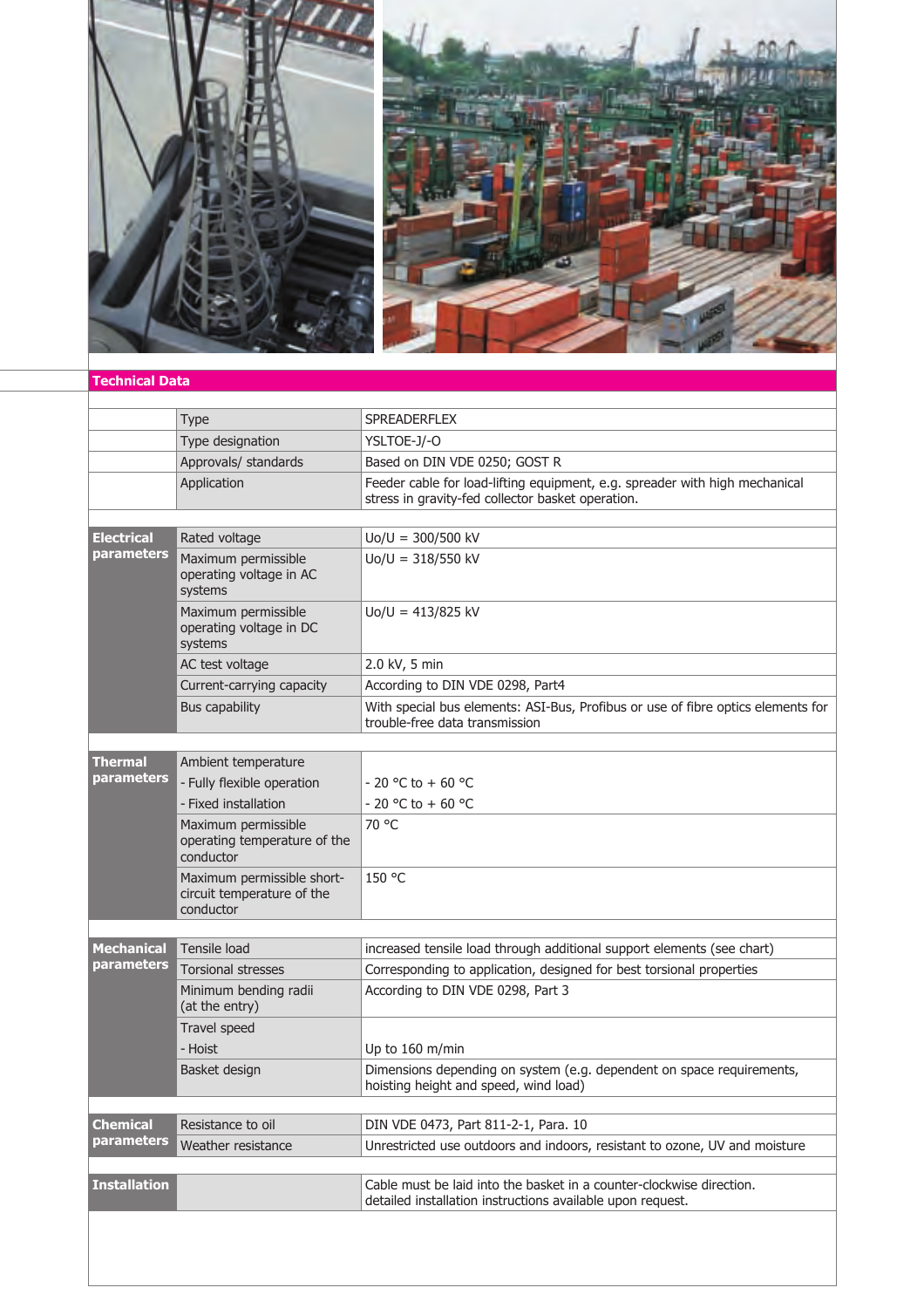



## **Design features**

| <b>Type</b>                                               | <b>SPREADERFLEX</b>                                                                                                                                                             |
|-----------------------------------------------------------|---------------------------------------------------------------------------------------------------------------------------------------------------------------------------------|
| Conductor<br>(refer also to DIN VDE 0295)                 | bare Electrolytic copper, extremely fine stranded, class FS                                                                                                                     |
| Insulation<br>(refer also to DIN VDE 0295)                | <b>PROTODUR</b><br>Basic material PVC<br>Insulation compound YI 2                                                                                                               |
| Core identification                                       | Optimal identification as a result of black insulation with light-printed numbers, protective-<br>earth conductor green/ yellow                                                 |
| Core arrangement                                          | Core assembly: cores laid-up into bundles<br>Bundle assembly: bundles laid-up around the central support element                                                                |
| Support element                                           | Aramide threads woven round lead ball cords, arranged centrally. The breaking load is rated<br>to provide a safety factor of 5 when the cable is suspended vertically for 50 m. |
| Outer sheath<br>(refer also to DIN VDE 0250)<br>Teil 818) | Basic material PU<br>Compound 11YM1<br>Colour: black                                                                                                                            |
| Marking                                                   | SPREADERFLEX YSLTOE-J<br>(number of cores) x (cross-section)                                                                                                                    |